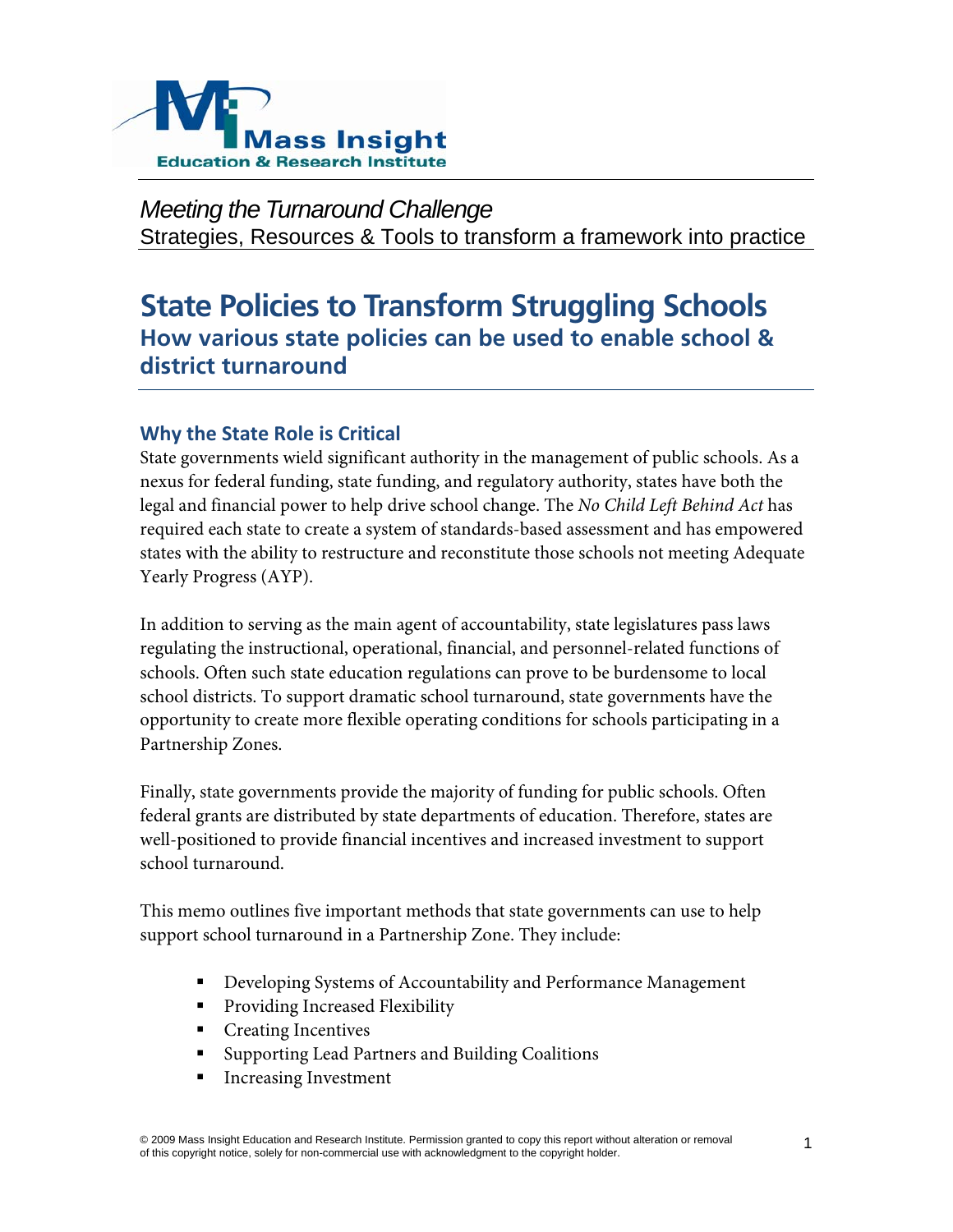# **Developing Accountability and Performance Management Systems**

As part of the *No Child Left Behind Act*, each state has created a system of standardsbased assessments, as well as interventions for those schools not meeting Adequate Yearly Progress (AYP). While common interventions include school choice, supplemental education services (SES), restructuring, and reconstitution, some states have also augmented their NCLB accountability framework to add other intervention measures.

While traditionally, school accountability is often viewed as a system of negative consequence and interventions, states also have an opportunity to create more holistic systems of performance management that both reward progress as well as provide needed intervention. Such systems of Performance Management generally include four components:

# *Defining excellence*

States should communicate clear performance indicators to schools and districts.

- *Tracking progress*  States should develop comprehensive, longitudinal data tracking systems to help monitor student, school, and district progress.
- *Making informed decisions*  States should use the data to help inform decisions on school progress.

# *Creating rewards and consequences*  Based on the data and informed decisions, states can provide rewards and consequences to districts and schools.

The following diagram illustrates a Performance Management system:



© 2009 Mass Insight Education and Research Institute. Permission granted to copy this report without alteration or removal of this copyright notice, solely for non-commercial use with acknowledgment to the copyright holder.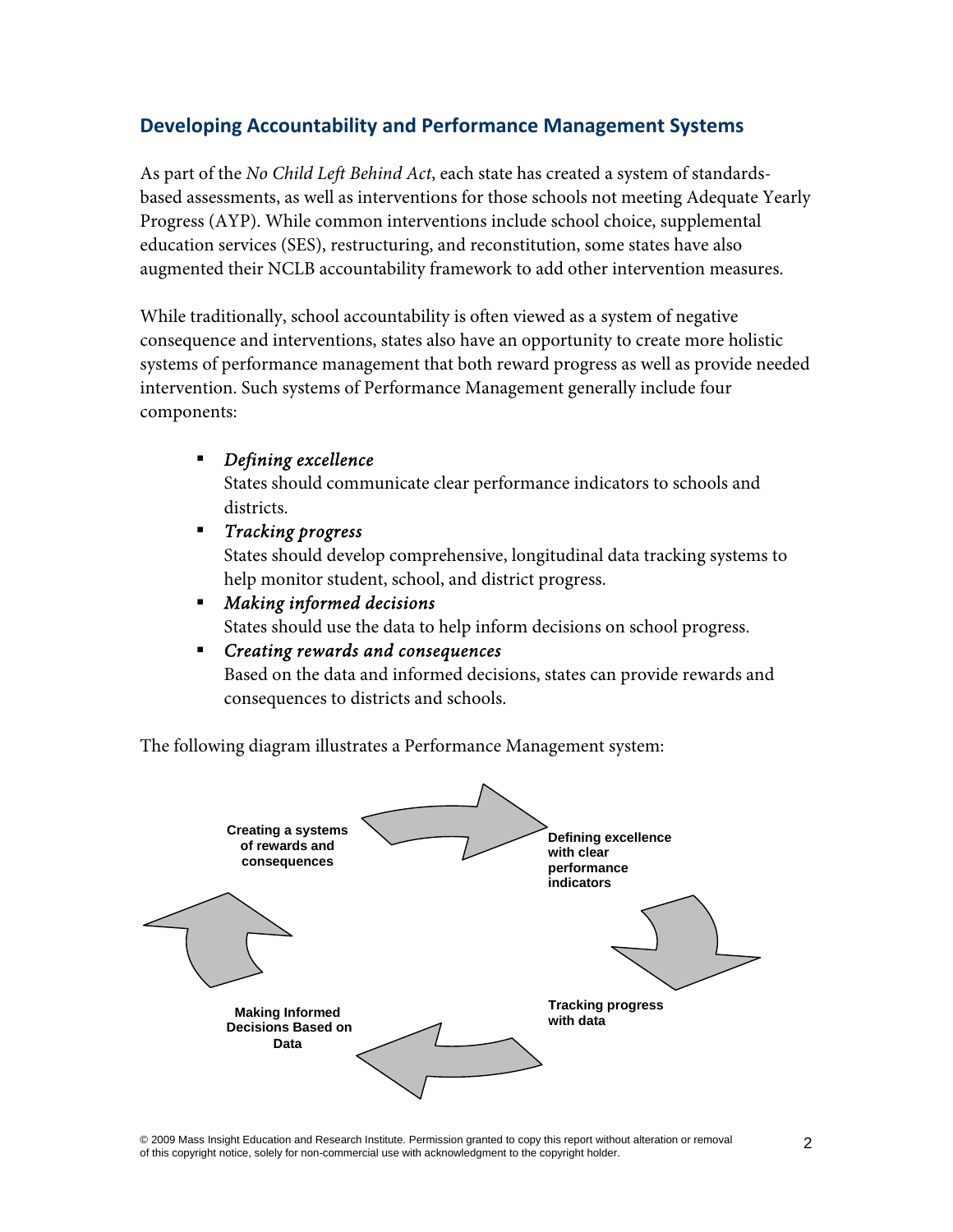#### **Notable Practice: Florida's Accountability System**

### *Defining Excellence*

- Districts get letter grades A-F based on both absolute performance and improvement
- Schools get letter Grades A-F based on absolute performance and improvement

#### *Tracking Progress*

- Robust data warehouse with longitudinal data
- Common measures across districts
- Links K-12 system with post-secondary system
- Ability to connect value added with students
- Can track drop-outs across districts

### *Making Informed Decisions/Rewards and Consequences*

- **Provides monetary incentive for "A" schools or schools that increase a grade level**
- Bonuses accrued to entire school (as a collective)

# **Provide Increased Flexibility**

A second policy approach for states working to transform low-performing schools is to guarantee maximal flexibility from funding restrictions and regulatory requirements. Potential flexibilities include:

#### *Regulatory Waivers*

State Education Codes often spell out very detailed rules and regulations for the instructional, operational, financial, and personnel aspects of schools. States can create waiver processes for districts to waive certain provisions allowing districts and schools room to create programs that best meet the needs of the students.

#### **Notable Practice: Long Beach‐Fresno Pilot Funding Flexibility**

"The time for action is now; we needn't wait for further study or legislation. I intend to bring before the State Board of Education a pilot program allowing Long Beach and Fresno unified school districts — the third and fourth largest districts in the state significant new flexibility in how they allocate their resources. This flexibility will allow them to be more innovative in designing programs to close the achievement gap. In exchange for the increased flexibility, the two districts have agreed to form a partnership to learn together, model, and replicate effective practices.

- California Secretary of Education Jack O'Connell, January 2008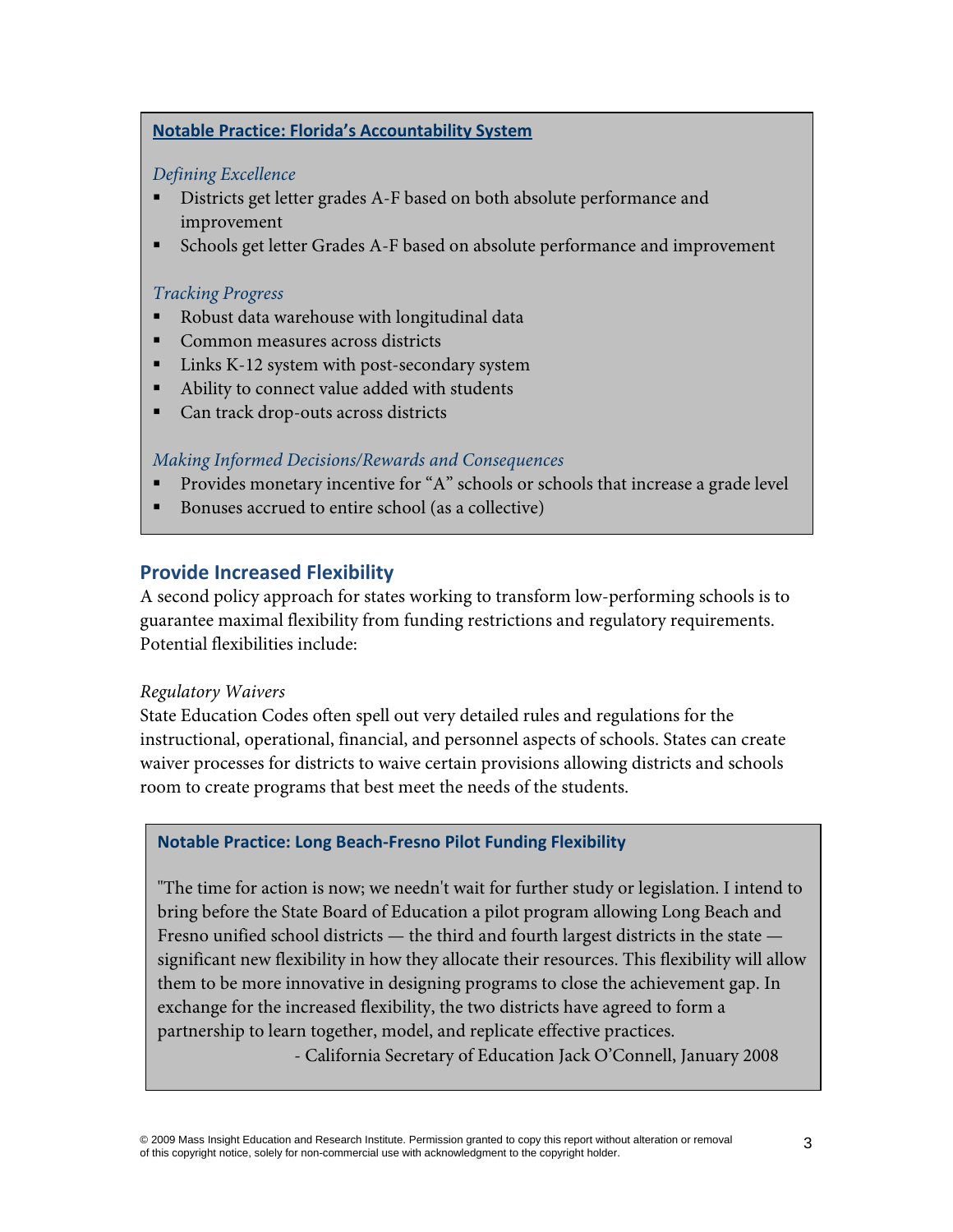### *Single Plans*

Too often, under-performing schools spend a disproportionate amount of time completing multiple accountability plans. Mandated reports are often burdensome and compliance driven, rather than strategic documents. States can help by consolidating all plans into one "Single or Master Plan" to help reduce time spent on reporting and compliance.

### *Amending Collective Bargaining Agreements Protections*

Whereas collective bargaining agreements (CBAs) are traditionally negotiated between local labor unions and local district management, many state education codes contain provisions protecting certain CBA rights. A common protection contained in state education code involves seniority provisions. State legislators have the power to amend certain education codes, especially for schools who have failed to make AYP. For example, states could exempt low-performing schools from having to comply with seniority provisions contained in state education law.

### *Block Grants*

Many states fund schools through categorical funding streams, with each funding stream designated for a specific purpose and use. States can help schools engaged in school turnaround by providing block grants based on per pupil allocations of funding. Such block grants are similar to the types of grants many states provide to charter schools.

The policies outlined above will require significant political courage on behalf of state legislators, boards of education, and other elected officials. The involvement and support of community and parent organizations, professional unions, institutions of higher education, and other stakeholders will increase the chance sustainability and provide important coalitions in favor of reform. Passing reform-minded policies is a good first step, but making sure that the state leadership has the will to implement those policies is the next crucial piece.

# **Create Incentives for Change**

Turning around schools should not be a top-down mandate. States need to create an environment where districts are encouraged and motivated to engage in significant and dramatic reform.

States can provide a monetary incentive, in conjunction with the Lead Turnaround Partners, for Districts willing to participate in the Partnership Zone. In exchange, Districts and their community and Labor partners will agree to create the necessary flexible operating conditions needed for a Zone structure to work.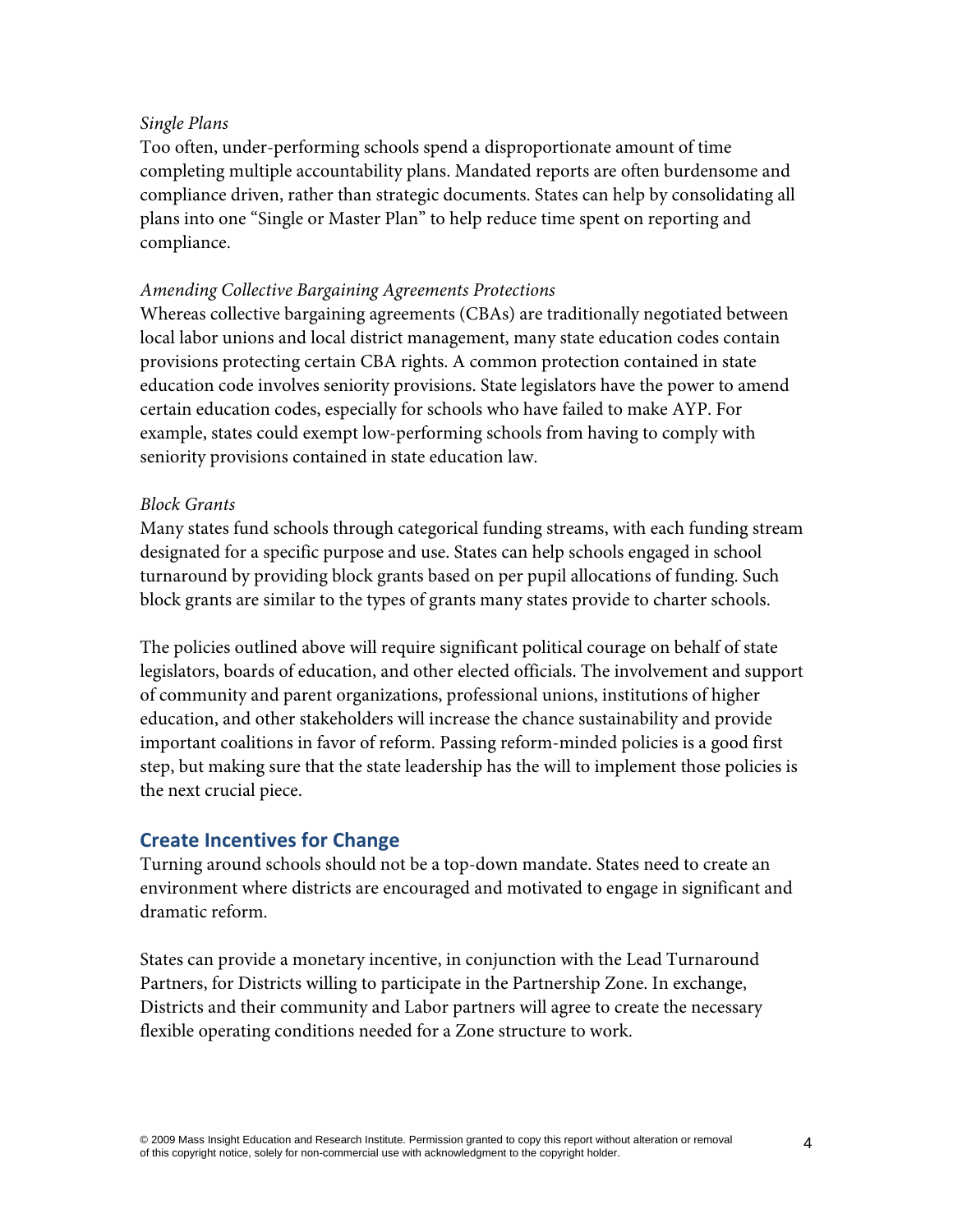**Notable Practices: Virginia's Focused Distribution of School Improvement Grants**

Virginia has developed a stringent list of conditions for award of all 1003(g) funding. If a school does not commit to each of the specified conditions, it will not receive funding. The Department of Education is also using its 1003(a) dollars to provide \$900,000 to hire external operating partners to lead change in two schools in one district.

The state could also use flexibility from state laws and funding flexibility as an incentive in and of itself for those districts interested in creating Partnership Zones. Those participating districts would be exempt from certain compliance reporting obligations and receive funding through block grants rather than through restricted dollars. Such an incentive, while not monetary, would reward districts that are willing to engage in turnaround.

Finally, states can create incentives for nationally-based and local partner to take on the role of *Lead Turnaround Partners* (LTPs) in order to encourage high-capacity organizations to come to a particular state or district. States may want to issue an RFP calling on certain organizations to come work in their state.

# **Supporting Lead Partners and Building Coalitions**

Schools and districts cannot continue to work on their own. External partners, such as LTPs, can provide additional capacity, new strategies, and access to best practices. Lead partners are often high-capacity, mission-oriented organizations with experience working in schools and/or managing schools. Lead Partners sign performance agreements with school districts to turnaround schools.

The state could take on a few different roles in developing a pool of partners. The state could release an RFP to encourage lead partners to either develop within the state or to encourage a national organization to enter the state. In some states, it may be necessary to amend laws regulating external contracts in order to attract the right partners to come work in the state.

While LTPs manage school turnaround, states can also help develop coalitions of strategic partners that can help advocate for turnaround policies. Such coalitions may include parent groups, community-based organizations, institutions of higher education, business leaders, and others. Such coalitions can help protect those elected officials who support greater flexibility in operating conditions and amendments to Collective Bargaining Agreements for Partnership Zones.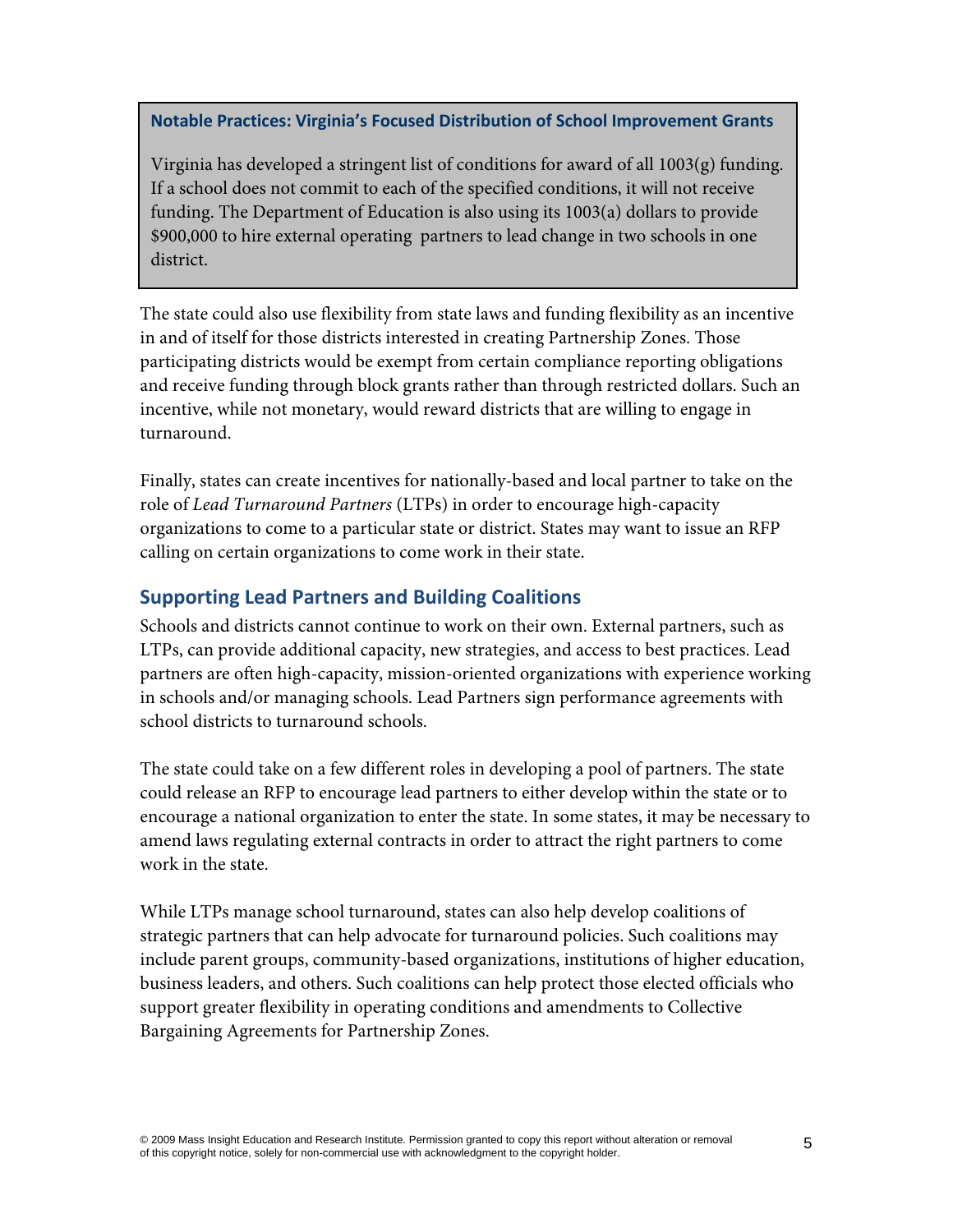# **Increase Investments**

In many states, school improvement funds are divided among a host of categorical programs, often creating an incoherent system of funding to districts and schools. As an initial first step in preparing for turnaround, states should conduct an analysis of all funding streams that potentially could be combined as a source of funding for high need schools and grant maximal flexibilities to districts and schools in using such funds.

Besides seeking greater flexibilities in existing funds, school turnaround, will ultimately necessitate the infusion of additional funds, especially given the budget cuts that are currently crippling many states and districts. On average, the cost of turning around a cluster of schools ranges from \$500,000 to \$1 million per year for at least three years. Most state policymakers and district leaders balk at those numbers, and instead of targeting money in a few place, they sprinkle resources more evenly across a greater number of constituents and schools. If the funds are spread over too many schools, only incremental improvements will occur and investments may not generate maximal efficiency.

One option is for states to target 1003(g) school improvement funds (under Title I) towards a select number of schools (and districts) that demonstrate readiness to implement dramatic change. States should be encouraged to invest funds in small clusters of schools to concentrate financial resources and strategic and operating support.

# **Conclusion**

State departments of education, legislators, and other elected officials have a tremendous opportunity to help support school turnaround in Partnership Zones. State governments are ideally situated as both the main regulatory, accountability, and fiduciary agent responsible for schools. Relying on coalitions of supportive partners, states should use their authority to increase investments, develop incentives, and create greater flexibility for local districts and schools.

#### **Additional materials available in** *The Turnaround Challenge Resource Center*

- Evaluation Metrics: Goals and Benchmarks
- Funding Flexibility and Waiver Options
- Recommended State Criteria for Operating & Instructional Conditions
- Sample Real-World CBA Language Supporting Major School Reform
- Zone Creation Legislation Examples:
	- o Colorado, [Innovation Schools Act of 2008](http://www.cde.state.co.us/cdegen/SB130.htm) (SB 130)
	- o Louisiana, [Recovery School District 2003,](http://www.legis.state.la.us/leg_docs/03RS/CVT3/OUT/0000KFH9.PDF) (Act 9, SB 710, HB 1660)
	- Mississippi, [Children First Act of 2009](http://billstatus.ls.state.ms.us/2009/pdf/history/SB/SB2628.xml) (SB 2628)
- Additional examples from states will be added as they are publically available